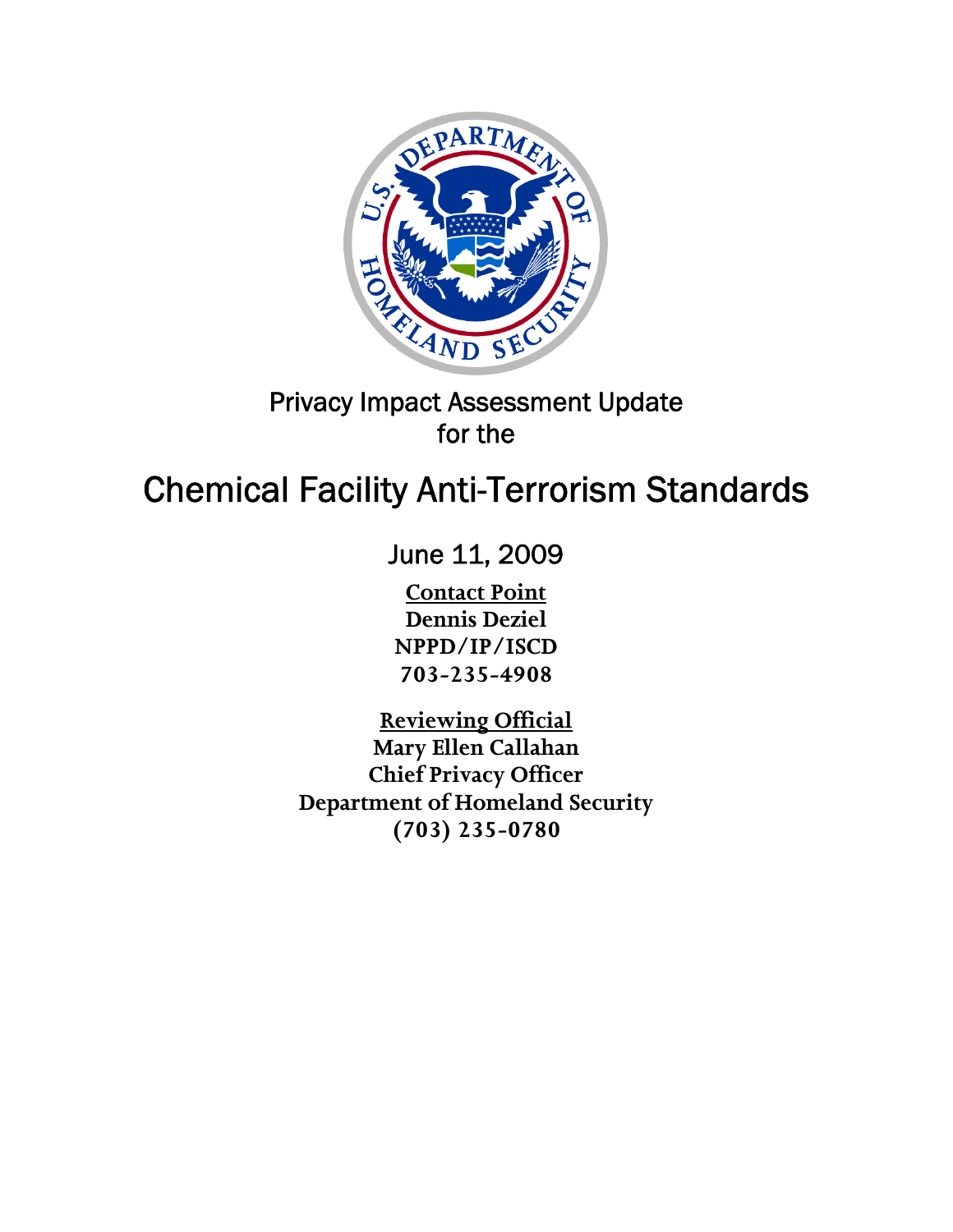

# Abstract

This is an update to the Privacy Impact Assessment (PIA) for the Chemical Facility Anti-Terrorism Standards (CFATS). This PIA update provides for the transfer of personally identifiable information (PII) from Chemical Security Assessment Tool (CSAT) to the Chemical Facility Management System (CHEMS), and the collection of PII related to the review of data submissions by high-risk chemical facilities to CFATS.

### Introduction

On October 4, 2006, the President signed the Department of Homeland Security Appropriations Act of 2007 (the Act), Public Law 109-295. Section 550 of the Act provides the Department of Homeland Security (DHS) with the authority to regulate the security of high-risk chemical facilities. CFATS, the implementing regulations at 6 CFR Part 27, was published in April 2007 and represents a national-level effort to minimize terrorism risk to such facilities. The department established CSAT as an outward facing system to collect required data from high-risk chemical facilities.

The original PIA, published in March 2007, as well as the subsequent PIA updates outline in more detail how and why CSAT collects PII of individuals for the purpose of granting access to CSAT. Additional PII (such as whether or not the individual works for state or local government) is also collected in CSAT from individuals who apply to be CVI Authorized Users.

The Department has established CHEMS to comply with CFATS. CFATS requires the Department to review and approve non PII data submissions (e.g. chemical volumes present at a facility, security measures the facility has put into place to reduce risk from a terrorist attack that would release the chemical of interest) provided by high-risk chemical facilities (e.g. Security Vulnerability Assessments that satisfy the requirements of §27.215, Alternative Security Programs submitted pursuant to §27.235, and Site Security Plans in accordance with §27.245). CFATS requires the Department to inspect chemical facilities to verify the data submissions provided by industry to identify any areas of noncompliance. CHEMS is the internal case management system that supports these CFATS requirements.

# Reason for the PIA Update

This PIA update will provide for; (1) the collection of PII from federal employees and contractors for the purpose of providing access to CHEMS, (2) the transfer and secure storage of information (certain data of which is PII) from CSAT to CHEMS, (3) the secure storage of PII contained within correspondence between the department and the high-risk chemical facility, and (4) the collection of PII during personal interactions with the high-risk chemical facility or other individuals related to the review and approval of data collected under CFATS.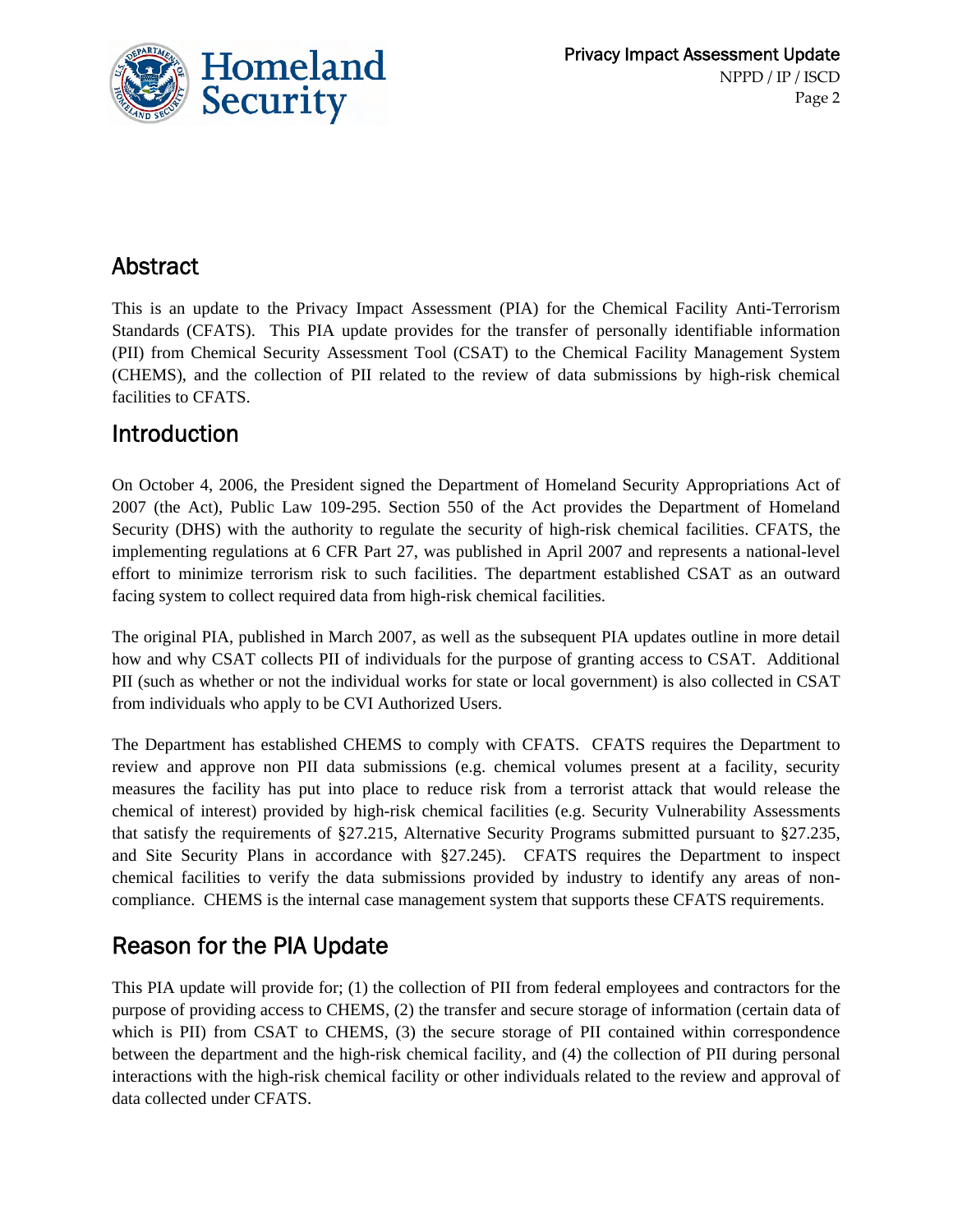

# Privacy Impact Analysis

In each of the section below consider how the system has changed and what impact it has on the fair information principles. In some cases there may be no changes, where this is the case, please indicate as such.

#### **The System and the Information Collected and Stored within the System**

Describe how this update affects the amount and type of personally identifiable information collected by the program or system, and how the update compliments the previously articulated purpose of the program

#### *The collection of PII to provide access to CHEMS*

CFATS will collect PII from DHS employees and contractors to provide access for CHEMS. Specifically, CFATS may collect the name, position, business address, business phone number, business e-mail, and CVI Authorized User Status.

#### *The transfer and secure storage of PII from CSAT to CHEMS*

CHEMS will store a copy of the PII of all CSAT Users, and CVI Authorized Users to CHEMS to allow Federal employees and contractors the ability to contact an appropriate representative of high-risk chemical facilities, as well as verify an individual's status as a CVI Authorized User. CFATS will transfer, at least once a day, the name, CSAT User Role, business phone number, business e-mail, and business address.

#### *The secure storage of PII contained within correspondence between the department and highrisk chemical facilities in CHEMS*

CHEMS will store a copy of scanned correspondence between the Department and the high-risk chemical facility. The scanned correspondence may contain PII of an individual at the high-risk chemical facility, or an individual that represents the high-risk chemical facility. CFATS may store the name, position, business phone number, business e-mail, business address, and any other PII the correspondence contains.

*The collection of business contact information during personal interactions with the high-risk chemical facility or other individuals related to the review and approval, or inspection, of data collected under CFATS in CHEMS.* 

PII is collected in CHEMS from high-risk chemical facilities. The PII is collected through personal interactions during reviews, approvals, or inspections required by CFATS.. The personal interaction may be, but is not limited to, the receipt of a letter, a phone call, or an interview. The PII collected may include name, position, business phone number, business e-mail, and business address. The collection of PII allow CFATS to maintain a clear record and log of the regulatory compliance process between the department and the high-risk chemical facility.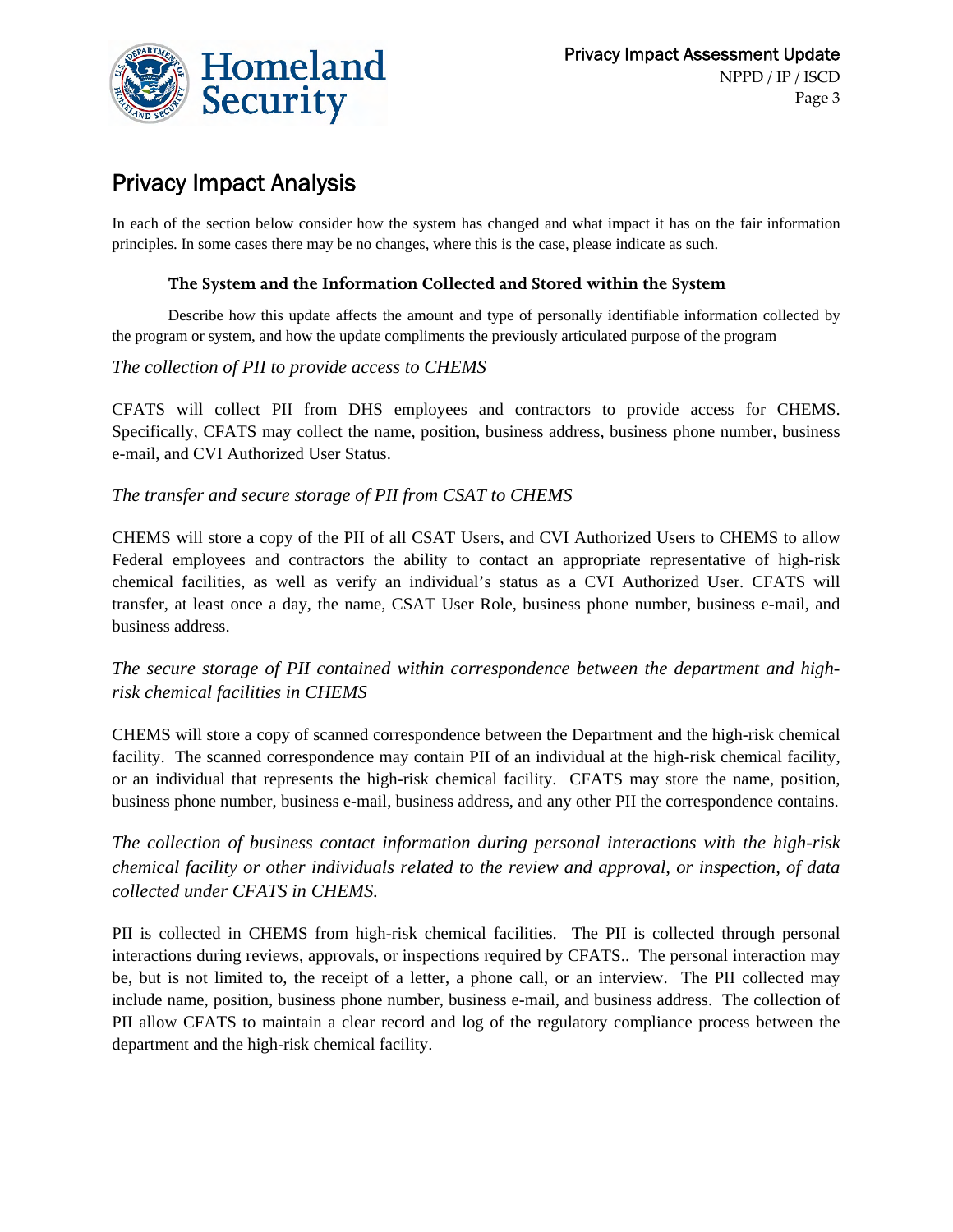

#### **Uses of the System and the Information**

Describe how the uses of the personally identifiable information have changed with this update and whether any privacy risks exist as associated with such changes.

All the PII, either collected originally in CHEMS, or transferred into CHEMS from CSAT, supports the requirement of CFATS to review and approve, or inspect, data submission collected from high-risk chemical facilities.

The primary privacy risk that changed with this PIA Update is the unauthorized disclosure of the PII. CFATS mitigated the risk of unauthorized disclosure through the implementation of administrative and technical access controls that meet the requirements in DHS 4300A and NIST 800-53.

#### **Retention**

Describe whether retention schedules have changed or if the system now has an approved NARA schedule.

There are no changes to the retention schedule associated with this PIA update. PII is maintained for 10 years in compliance with the approved NARA Schedule for CFATS.

#### **Internal Sharing and Disclosure**

Describe how the internal sharing and disclosure have changed with this update and whether any privacy risks have been identified. If they have, describe the mitigation for such risks.

The change to the internal sharing and disclosure of PII is the transfer of PII from CSAT to CHEMS. The individuals with access to CHEMS are all individuals who have a role or responsibilities associated with CFATS, and have a role or responsibility with the review or approval of data submissions from high-risk chemical facilities. Hence, all individuals with access to CHEMS have a "need to know" the PII of CSAT Users as well as CVI Authorized Users.

The sharing and disclosure of PII collected in CHEMS, as well as the PII transferred from CSAT, continues to follow the same internal sharing limitations outlined in the original PIA published in March of 2007 and subsequent PIA updates. No additional internal sharing and disclosure privacy risks were identified.

#### **External Sharing and Disclosure**

Describe how the external sharing and disclosure has changed with this update and whether any privacy risks have been identified. If they have, describe the mitigation for such risks.

This PIA Update does not change any of the established external sharing and disclosure processes approved in the original PIA or subsequent PIA updates. Therefore, no additional external sharing and disclosure privacy risks were identified.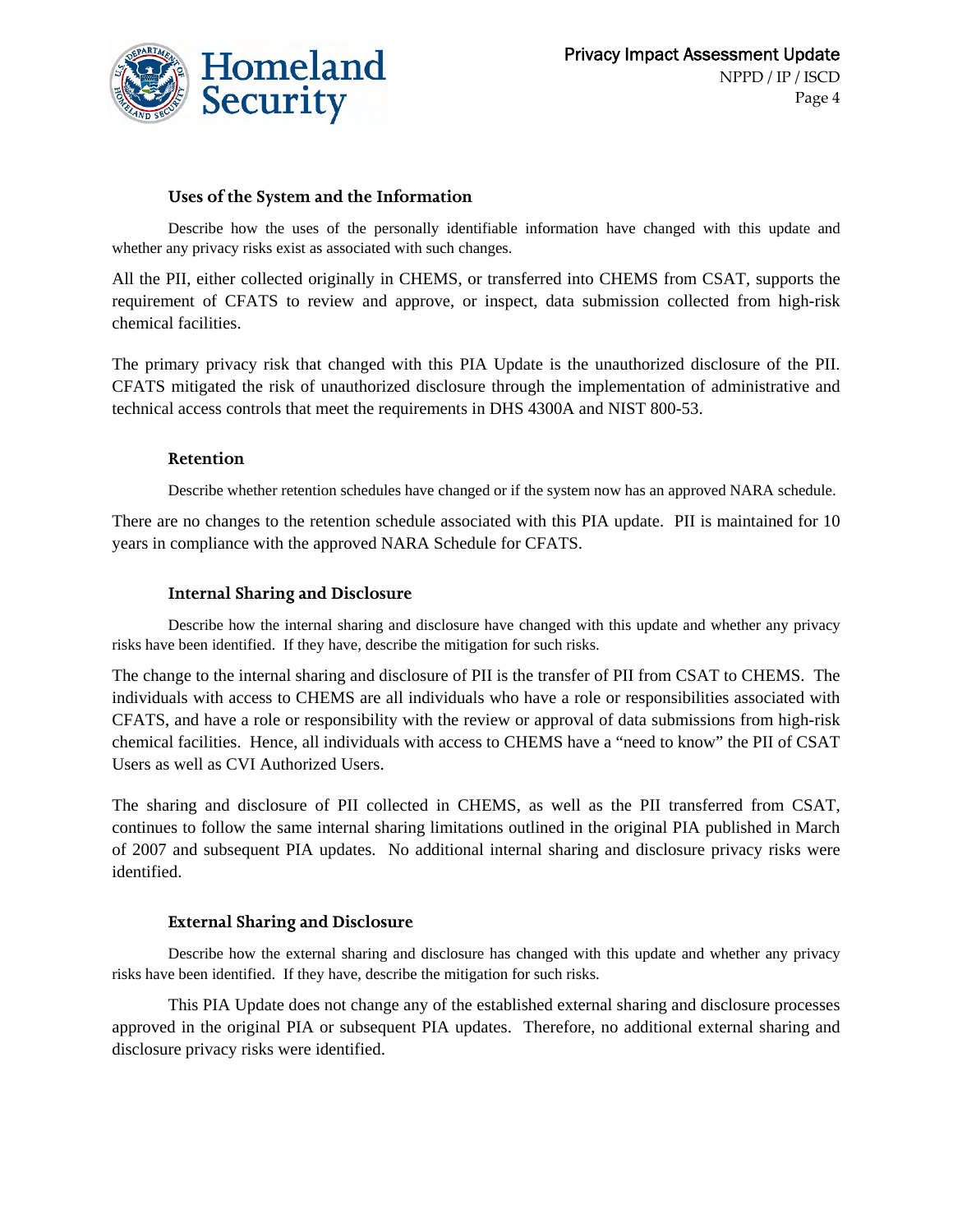

#### **Notice**

Describe whether additional notice is required to describe new collections, uses, sharing, or retention of the data and how that has or will be done.

There is no additional notice required for this PIA update.

#### **Individual Access, Redress, and Correction**

Describe how access, redress, and correction have changed with this update and whether any privacy risks have been identified. If they have, describe the mitigation for such risks.

There are no changes to the individual access, redress, and correction processes associated with this PIA update. Therefore, no privacy risk associated with access, redress, and correction were identified.

#### **Technical Access and Security**

Describe how the technical access and security have changed with this update and whether any privacy risks have been identified. If the have, describe the mitigation for such risks.

The primary technical access and security risk that changed with this PIA Update is the potential for unauthorized disclosure of the PII. CFATS mitigated the risk of unauthorized disclosure through the implementation of administrative and technical access controls for CHEMS that meet the requirements in DHS 4300B and NIST 800-53.

DHS/NPPD/CIO IT Security has conducted an independent review of the implementation of those access and security controls and approved them